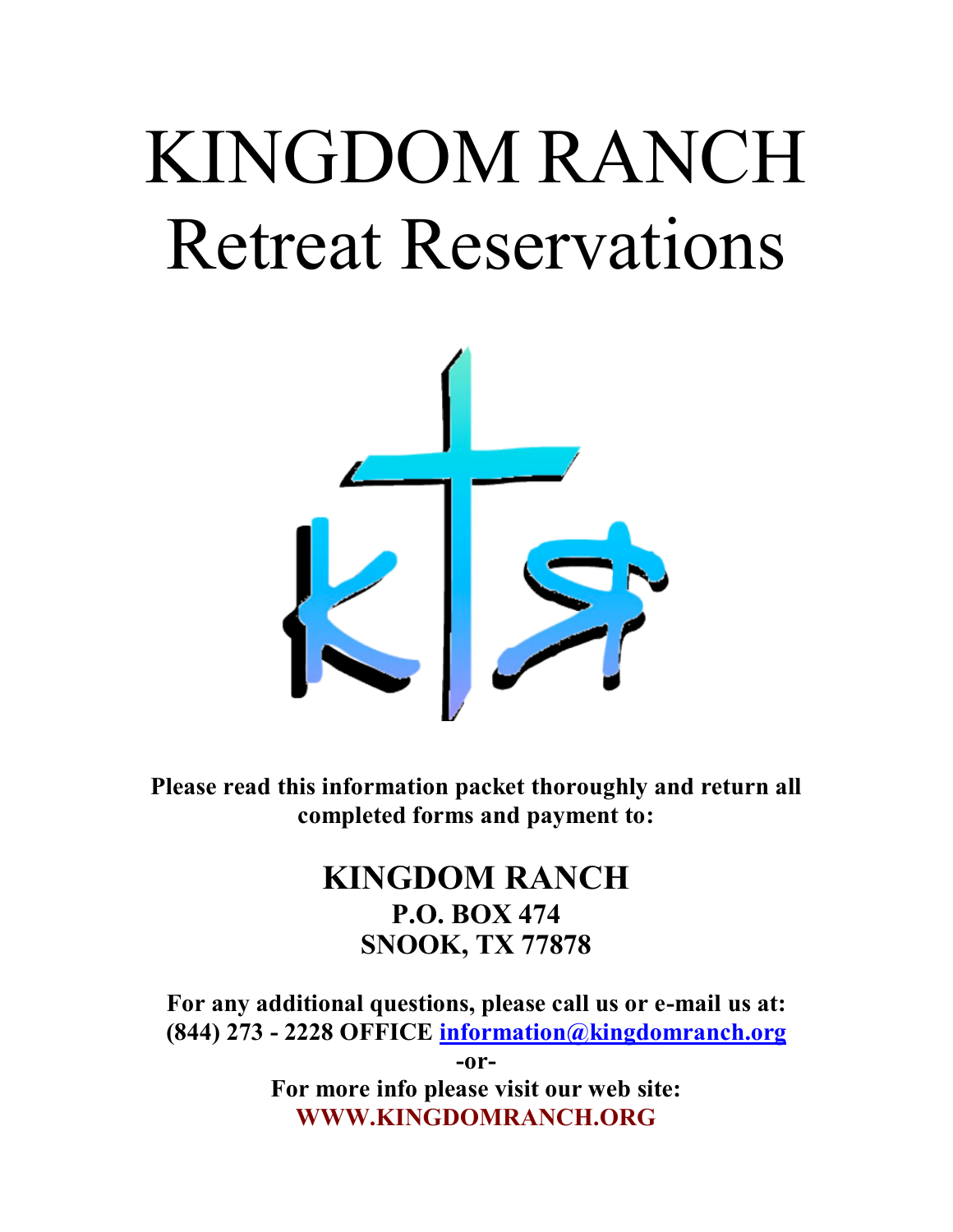### **KINGDOM RANCH - RETREAT RESERVATION FORM**

| Name of Organization:                                                                                                                                                                                                                                                                                          |
|----------------------------------------------------------------------------------------------------------------------------------------------------------------------------------------------------------------------------------------------------------------------------------------------------------------|
| Mailing Address: 1988 and 2008 and 2008 and 2008 and 2008 and 2008 and 2008 and 2008 and 2008 and 2008 and 200                                                                                                                                                                                                 |
| City: <u>City:</u> City: City: City: City: City: City: City: City: City: City: City: City: City: City: City: City: City: City: City: City: City: City: City: City: City: City: City: City: City: City: City: City: City: City: City                                                                            |
|                                                                                                                                                                                                                                                                                                                |
| Web Address: New York Changes and the Contract of the Contract of the Contract of the Contract of the Contract of the Contract of the Contract of the Contract of the Contract of the Contract of the Contract of the Contract                                                                                 |
| Name of Contact Person: Title: Title:                                                                                                                                                                                                                                                                          |
|                                                                                                                                                                                                                                                                                                                |
|                                                                                                                                                                                                                                                                                                                |
|                                                                                                                                                                                                                                                                                                                |
|                                                                                                                                                                                                                                                                                                                |
| Number of attendees: Over 18: Under 5:                                                                                                                                                                                                                                                                         |
| <b>TOTAL</b> Estimated Attendance: Note that the set of the set of the set of the set of the set of the set of the set of the set of the set of the set of the set of the set of the set of the set of the set of the set of the se<br>*If there is any planned variance, please update your reservation ASAP! |
|                                                                                                                                                                                                                                                                                                                |
| Other Special Arrangements:                                                                                                                                                                                                                                                                                    |
| <b>ESTIMATED COST OF YOUR RETREAT GROUP: \$</b>                                                                                                                                                                                                                                                                |
| (Amount given to you by Kingdom Ranch)<br>\$250<br>NON-REFUNDABLE DEPOSIT:                                                                                                                                                                                                                                     |
| TOTAL ESTIMATED BALANCE OF YOUR RETREAT AFTER DEPOSIT: $\$\,$                                                                                                                                                                                                                                                  |
|                                                                                                                                                                                                                                                                                                                |

*Note: \$250 Non-refundable deposit must be enclosed to guarantee your dates. 25% of your total estimated retreat balance after deposit is due 21 days prior to your scheduled arrival date, unless special arrangements have been made with the Kingdom Ranch office. PAYMENT IN FULL is due upon arrival of your scheduled date.*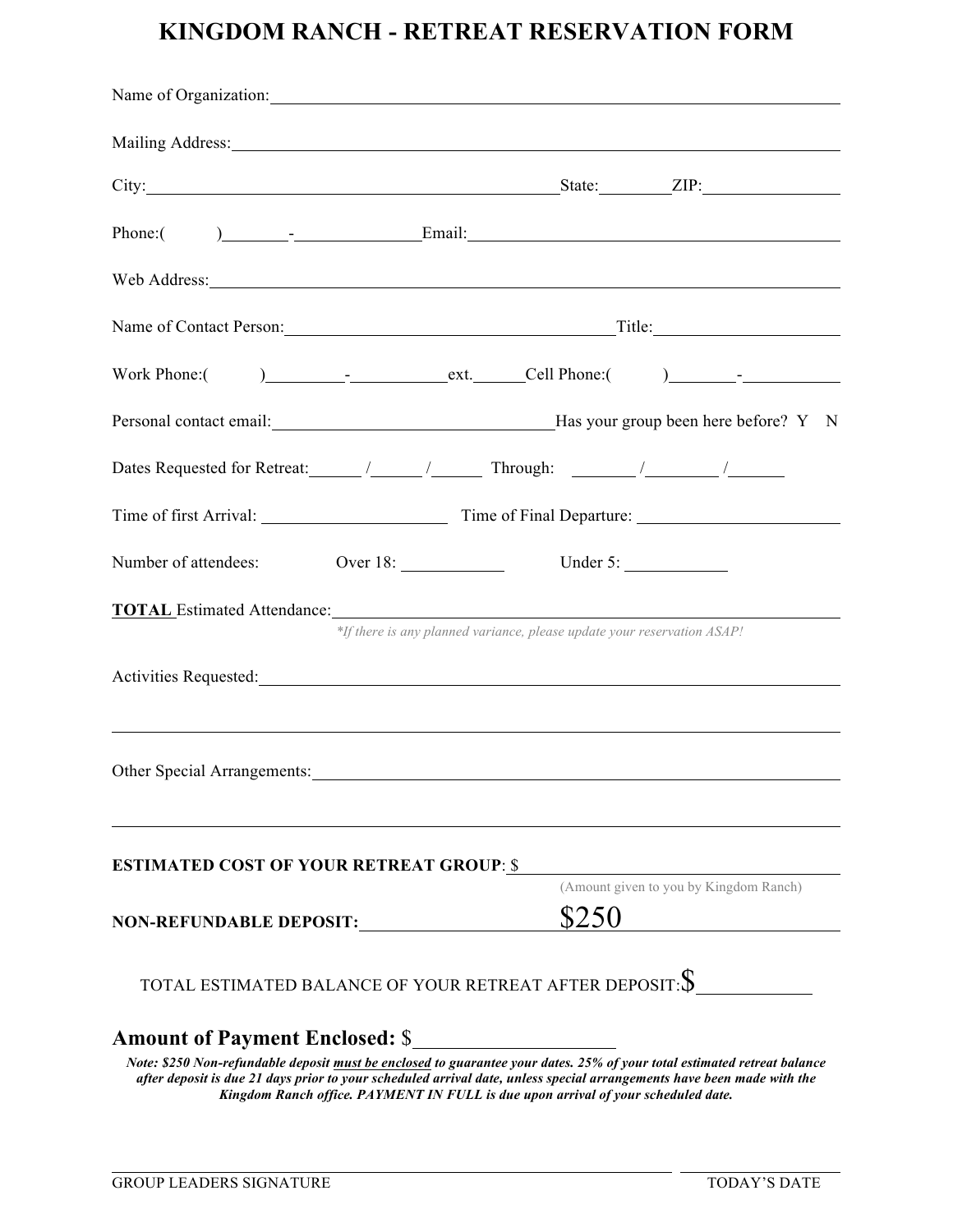#### KINGDOM RANCH RETREAT GROUP POLICIES *\*PLEASE REVIEW THESE POLICIES WITH ALL OF YOUR GROUP MEMBERS\**

- 1. It is expected that all participants be supervised at all times by the adults/sponsors of the rental group. Group Leaders should see that all policies have been read and will be followed by ALL members of the group, and correct any members who are not following the rules of the Kingdom Ranch Facility.
- 2. NO alcoholic beverages, firearms, fireworks, or personal pets are allowed at any time!
- 3. Smoking is not allowed on the grounds of Kingdom Ranch without prior notification and permission from a Kingdom Ranch Director. Smoking in ANY building is **PROHIBITED** and will result in a **\$75.00 fine per incident.**
- 4. Participants are not allowed to use the camp phones or electronic equipment unless in an extreme emergency or prior permission is given from the Kingdom Ranch Director.
- 5. All vehicles are to be parked in designated parking areas only. **No parking or driving off paved roads or gravel surfaces.**
- 6. All litter and trash must be placed in proper receptacles. This is very important in keeping our grounds clean and for the sake of the animals at Kingdom Ranch.
- 7. Kingdom Ranch recommends that all persons walking after dark use a flashlight (which is NOT provided by Kingdom Ranch.)
- 8. Campfires are permitted in the designated area with arrangements made through a Kingdom Ranch Director. A member of the Kingdom Ranch staff must help build the fire and may remain present during an open campfire. *(Burleson County Burn Ban Permitting)*
- 9. Please help to conserve energy by turning off all lights and fans when not in use.
- 10. Food and drinks are NOT allowed in the cabins or sleeping quarters at any time. They attract unwanted insects, rodents, and other pests.
- 11. Kingdom Ranch staff may enter a facility at any time to inspect the premises, observe group activities, and to provide maintenance of the premises as well as any other reasonable purpose.
- 12. NO EQUIPMENT (including beds, tables, eating utensils, cups, chairs, etc.) may be removed from any building at any time unless prior permission is given from a Kingdom Ranch Director.
- 13. In the event of fire or storm damage, machinery that ceases to function, power outage, or **ANY** lost or broken equipment, please report it IMMEDIATELY to a Kingdom Ranch Director.

#### **(844) 273-2228 or (979) 820-1393**

- 14. Please DO NOT feed or approach ANY of the animals at Kingdom Ranch unless supervised by or prior permission has been given from the Kingdom Ranch Director.
- 15. Activities that require Kingdom Ranch Staff (i.e. horseback riding, ropes course, climbing wall, paddle boats, splash pad and pool, rifles and archery, campfire, petting of farm animals, etc.), must **NEVER** be attempted by anyone without Kingdom Ranch Staff on site. Unauthorized activities including walking off trails, into pastures or woodlands, or swimming in the ponds are strictly prohibited due to dangers that are present in nature.
- 16. Each rental group must have a Certificate of Insurance on file with Kingdom Ranch 30 days before arrival. Kingdom Ranch requires that the rental group's insurance policy allow for your retreat activities while here at camp and carry a minimum limit of \$500,000.
- 17. Cost of a retreat is \$20.00 per person per day (a *day is defined by any period of 24 hours or less*) with a minimum group billing size of 35 people. If your group does not meet the 35-person minimum, we would still be happy to host your retreat although Kingdom Ranch reserves the right to book multiple groups throughout the duration of your stay. (Some activities require an additional fee due to staffing.)
- 18. A **\$250.00** NON-REFUNDABLE DEPOSIT will be due at the time of booking to guarantee your date. **25%** of your total estimated balance is due 21 days prior to your scheduled arrival date. **PAYMENT IN FULL** is due immediately upon your group's scheduled arrival date.
- 19. Changes or cancellation of scheduled retreats must be made at least 60 days prior to your arrival date for a refund **MINUS** your \$250.00 NON-REFUNDABLE DEPOSIT. Any cancellations *within* 30 days of your groups scheduled arrival date will result in NO REFUND *INCLUDING* any remaining balance due, with all PAYMENT DEADLINES still applicable.
- 20. Any equipment broken or missing by your group could result in reimbursement as Kingdom Ranch directors deem necessary.
- 21. We ask that you please treat Kingdom Ranch, its facilities, and surrounding neighbors with the respect and consideration of which you would your own personal property.

NAME OF GROUP / ORGANIZATION DATE OF RETREAT

NAME OF GROUP LEADER (PLEASE PRINT) TITLE IN GROUP